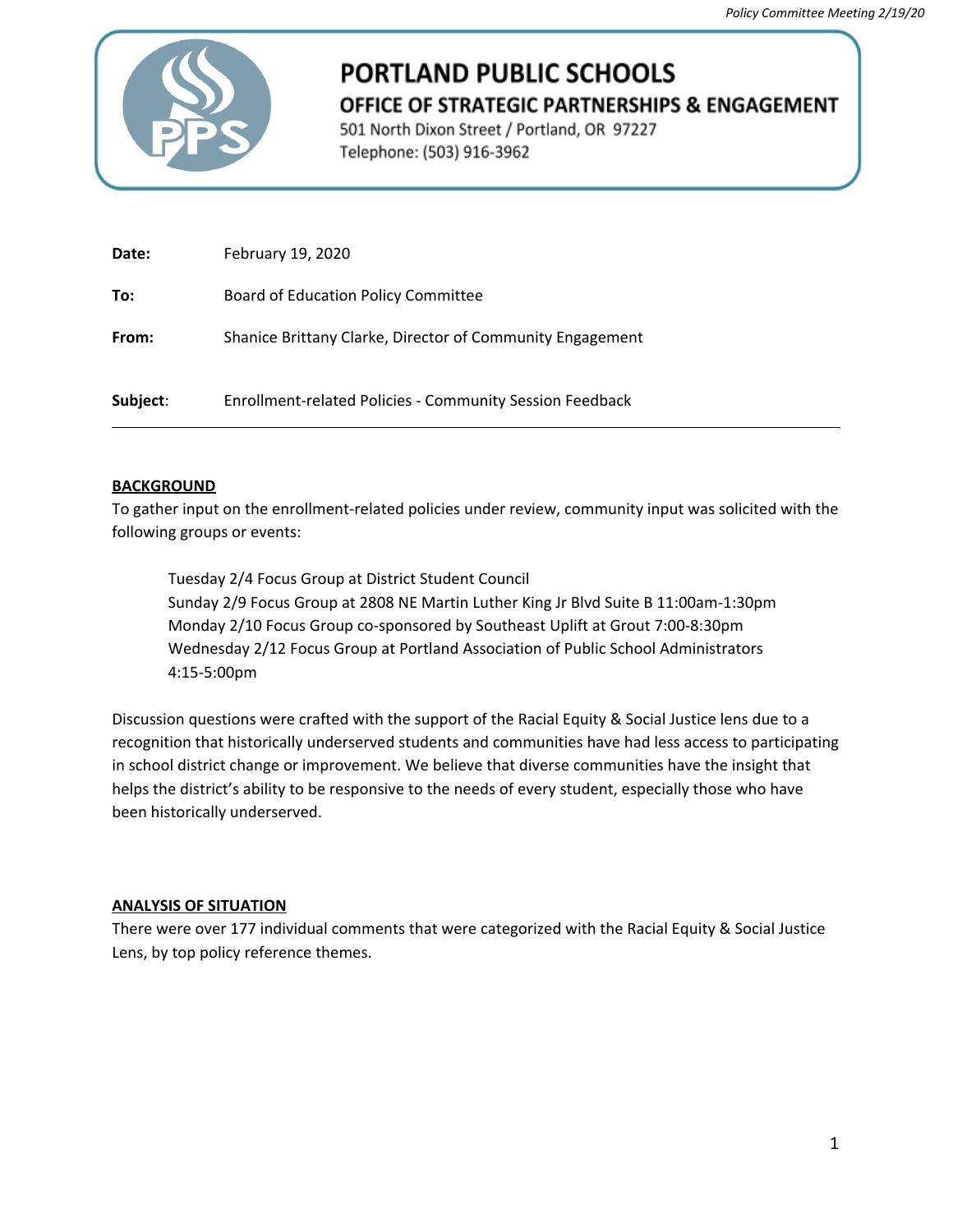| a)Stakeholder Support or Opposition<br>b)Unintended Consequences on Populations                                                                                                                                                                               |       | Policy<br>Reference                            |
|---------------------------------------------------------------------------------------------------------------------------------------------------------------------------------------------------------------------------------------------------------------|-------|------------------------------------------------|
| Recommend race, language, gender identity and expression,<br>socio-economic status, IEP/504 eligibility, geographic location, or<br>recognition of culture are student body demographics should be<br>considered as optimal factors when changing a boundary. |       | 4.10.045-P                                     |
| Expressed that those who have choice in place of residence, have more<br>choice in school assignment/admission.                                                                                                                                               |       | 4.10.045-P                                     |
| Students who are forced to change schools due to a boundary change<br>should access resources to support their transition, especially historically<br>underserved students.                                                                                   |       |                                                |
| Students express socio-economic diversity should be valued in focus<br>option/program admission, in effort to maintain community and<br>continuity for historically underserved students.                                                                     | 44.4% | 4.10.051-P                                     |
| Student respondents are generally not in support of sibling preference<br>or legacy rule without an equity analysis, due to personal experience<br>from impacted schools.                                                                                     | 22.2% | The Legacy<br>Rule or<br>sibling<br>preference |
| Articulated an overflow in enrollment from exceptions made for some<br>families with the legacy rule.                                                                                                                                                         | 27.8% | The Legacy<br>Rule or<br>sibling               |
| A more convervative protocol (less sibling preference) would support<br>the system's goal of balancing schools is suggested.                                                                                                                                  |       | preference                                     |
| Student and community input to-date suggests dismissing the 'legacy<br>rule'.                                                                                                                                                                                 |       | The Legacy<br>Rule or<br>sibling               |
| Those in support of the 'legacy rule' offered a suggestion of applying an<br>equity analysis on student hardship factors.                                                                                                                                     |       | preference                                     |

# Table 1. Community Session Racial Equity & Social Justice Lens Analysis

#### **STAFF RECOMMENDATION**

This is an information item. Data will be compiled with other information gained on enrollment-related policies.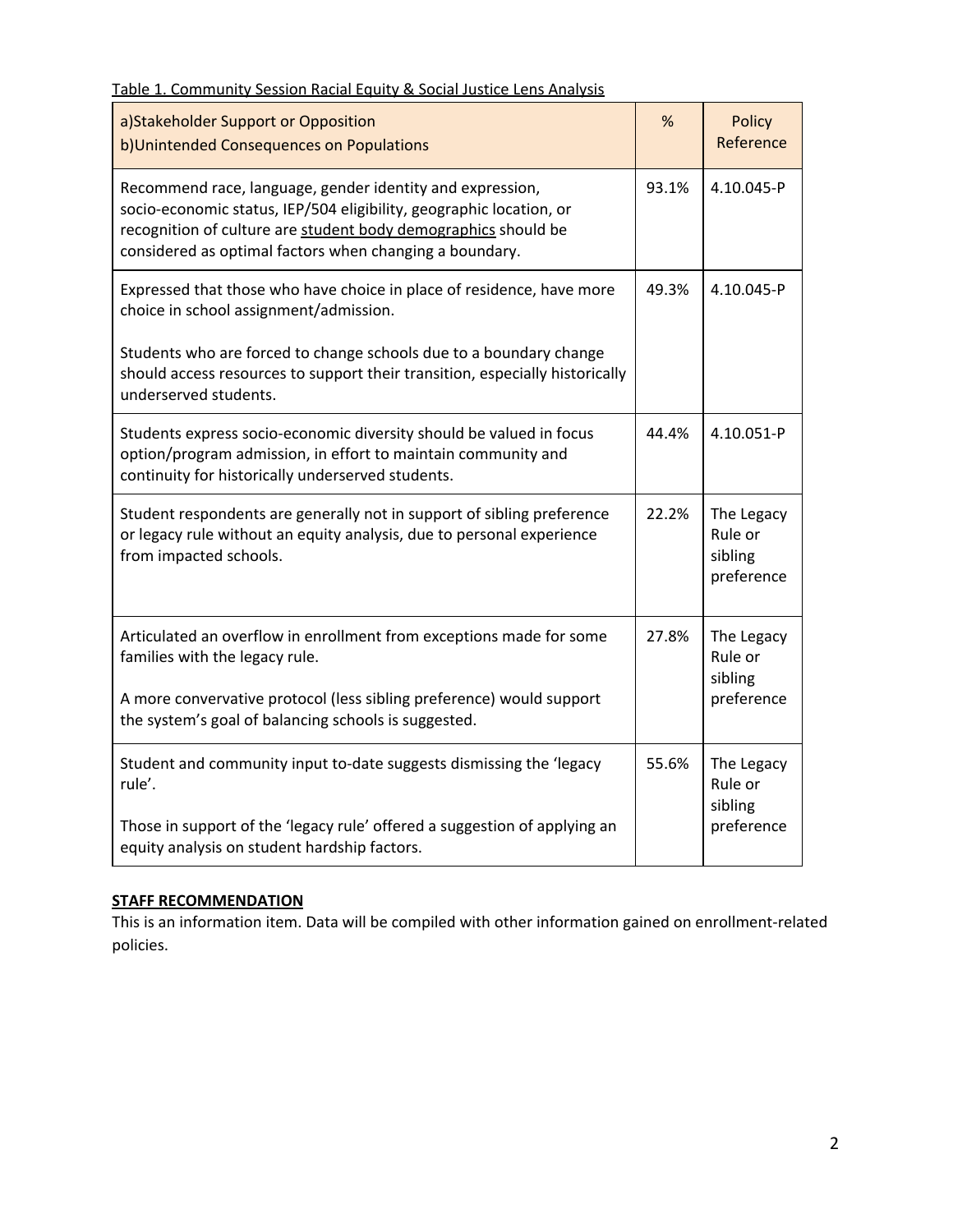

# **PORTLAND PUBLIC SCHOOLS** OFFICE OF STRATEGIC PARTNERSHIPS & ENGAGEMENT

501 North Dixon Street / Portland, OR 97227 Telephone: (503) 916-3962

| Date:    | February 19, 2020                                         |
|----------|-----------------------------------------------------------|
| To:      | Board of Education Policy Committee                       |
| From:    | Shanice Brittany Clarke, Director of Community Engagement |
| Subject: | Enrollment-related Policies - Public Survey               |

## **BACKGROUND**

As part of the policy revision process, Portland Public Schools collected input through a public survey to gather input on the enrollment-related policies under review.

Discussion questions were crafted with the support of the Racial Equity & Social Justice lens.

The survey was distributed on several district and community newsletters, including PPS Pulse. The survey will continue to be distributed, and is currently open for participation.

## **ANALYSIS OF SITUATION**

There were 221 respondents of the survey of which:

- 93.9% were parent or guardians,
- 8.9% were instructional staff, 8.9% were community members, and 2.3% reported as "other".

The respondents self reported race and ethnicity were as follows:

82.8% White, 5.2% Asian, and 12%% Other Identified Race/Ethnicity.

Responses were gathered and subsequently recorded in a google form. Staff members worked to cluster and categorize individual comments by race and ethnicity, which were then into themes by policy reference.

There were over 1200 individual comments that were categorized by race and ethnicity, then categorized by top policy reference themes. Finally, the count of responses by top policy reference themes were tallied by racial or ethnic groups.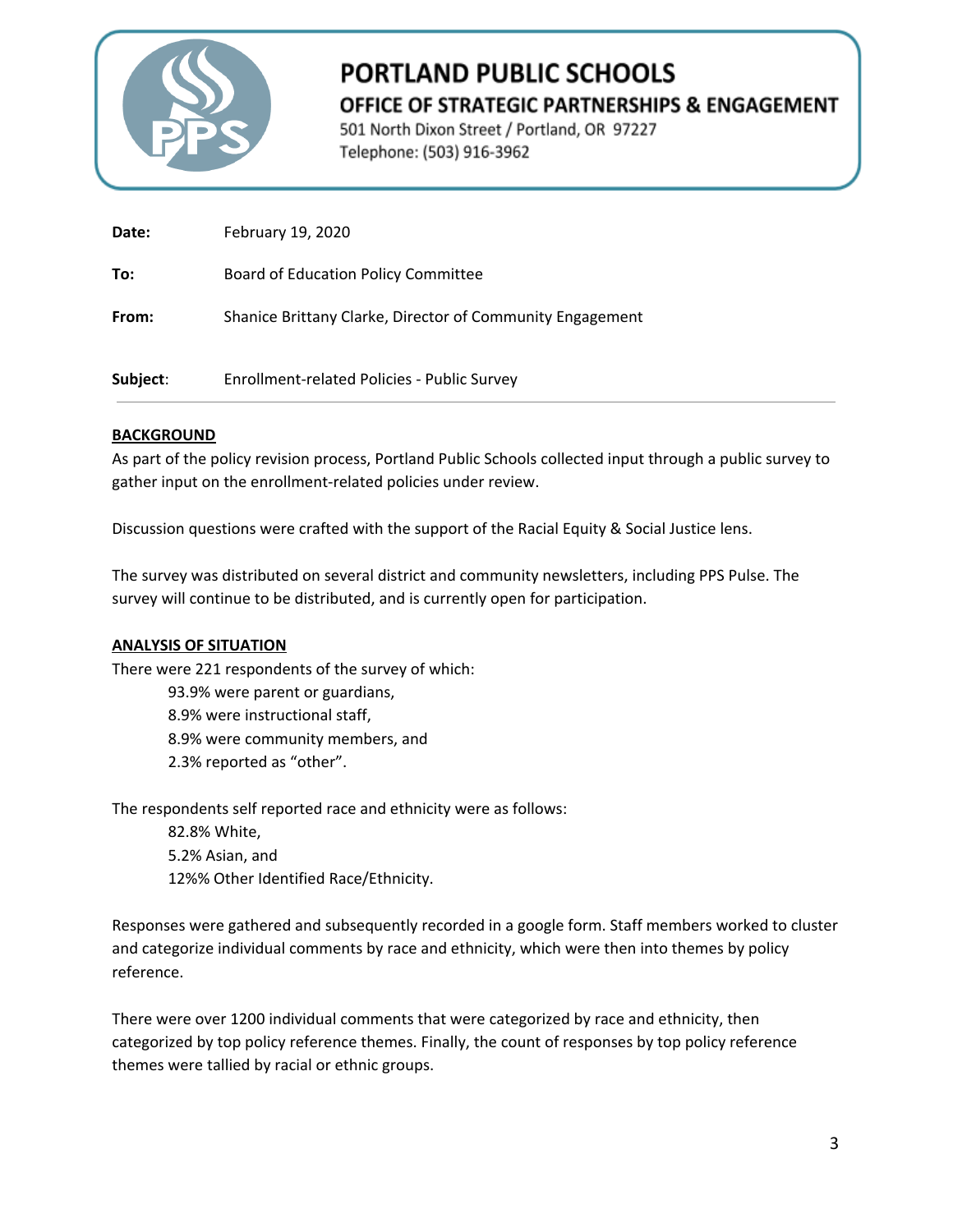Table 2. Top Policy Reference Themes, by Race or Ethnicity

| Race or<br><b>Ethnicity of</b><br>the<br>Respondent | <b>Top Themes</b>                                                                                                             | %     | <b>Policy</b><br>Reference |
|-----------------------------------------------------|-------------------------------------------------------------------------------------------------------------------------------|-------|----------------------------|
| Person of<br>Color                                  | A sense of emotional support and community from keeping<br>student cohorts together, who reside in a given attendance<br>area | 27.2% | 4.10.045-P,<br>IV.B.2.a.   |
| Person of<br>Color                                  | Socio-economic, race, language, ability, gender, or cultural<br>diversity should be considered in a boundary change           | 31.8% | 4.10.045-P,<br>IV.B.2.b.   |
| Person of<br>Color                                  | Agrees socio-economic diversity should prioritize sibling<br>preference in focus option/program admission                     | 31.8% | 4.10.051-P,<br>VII         |
| Person of<br>Color                                  | Does not agree that socio-economic diversity should<br>prioritize sibling preference in focus option/program<br>admission     | 68.2% | 4.10.051-P,<br>VII         |
| Person of<br>Color                                  | Support of the legacy rule, indicates that splitting siblings<br>between schools is a large burden for families               | 90.9% | The Legacy<br>Rule         |
| White                                               | Expressed the right to attend their neighborhood school                                                                       | 31.5% | 4.10.045-P,<br>III.B       |
| White                                               | Socio-economic, race, language, ability, gender, or cultural<br>diversity should be considered in a boundary change           | 24.1% | 4.10.045-P,<br>IV.B.2.b.   |
| White                                               | Agrees socio-economic diversity should prioritize sibling<br>preference in focus option/program admission                     | 22.7% | 4.10.051-P,<br>VII         |
| White                                               | Does not agree that socio-economic diversity should<br>prioritize sibling preference in focus option/program<br>admission     | 77.2% | 4.10.051-P,<br>VII         |
| White                                               | Support of the legacy rule, indicates that splitting siblings<br>between schools is a large burden for families               | 85.3% | The Legacy<br>Rule         |
| Asian                                               | Socio-economic, race, language, ability, gender, or cultural<br>diversity should be considered in a boundary change           | 44.4% | 4.10.045-P,<br>IV.B.2.b.   |
| Asian                                               | Agrees that socio-economic diversity should prioritize<br>sibling preference in focus option/program admission                | 22.2% | 4.10.051-P,<br>VII         |
| Asian                                               | Does not agree that socio-economic diversity should<br>prioritize sibling preference in focus option/program<br>admission     | 88.9% | 4.10.051-P,<br>VII         |
| Asian                                               | Support of the legacy rule, indicates that splitting siblings<br>between schools is a large burden for families               | 88.9% | The Legacy<br>Rule         |